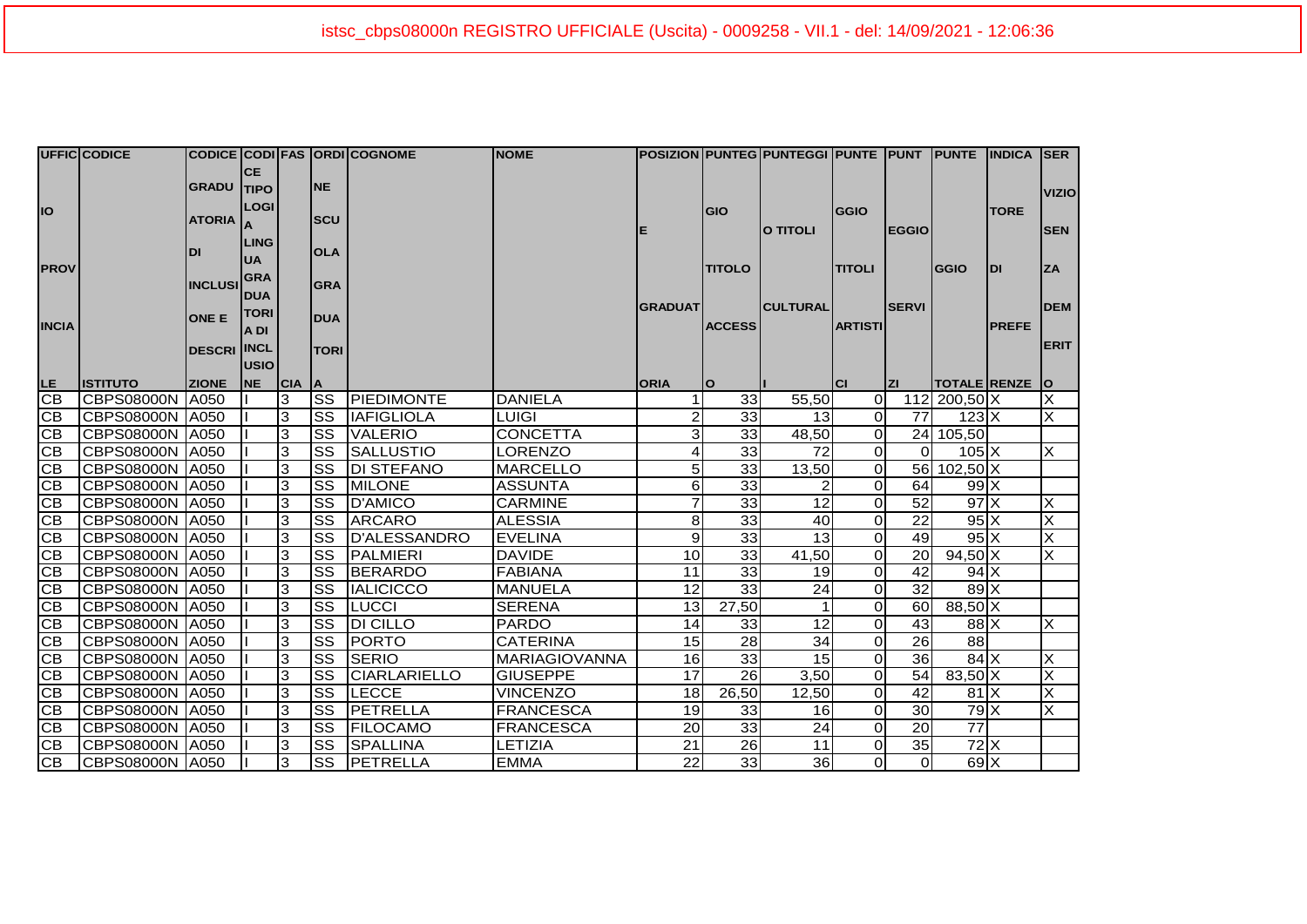| $\overline{CB}$ | CBPS08000N   A050      |             | 3 | <b>SS</b>              | <b>DI IORIO</b>    | <b>MICHELE</b>        | 23              | 33              | 36I             | $\overline{0}$          | $\Omega$        | 69                 |   |
|-----------------|------------------------|-------------|---|------------------------|--------------------|-----------------------|-----------------|-----------------|-----------------|-------------------------|-----------------|--------------------|---|
| СB              | CBPS08000N   A050      |             | 3 | <b>SS</b>              | <b>SPINA</b>       | <b>CLAUDIA</b>        | 24              | 25              | 9               | $\Omega$                | 34              | $68$ $X$           |   |
| <b>CB</b>       | CBPS08000N   A050      |             | 3 | SS                     | PARENTE            | <b>GIOVANNI</b>       | 25              | $\overline{24}$ | $\mathbf 0$     | $\overline{0}$          | 43              | 67                 |   |
| CB              | CBPS08000N A050        |             | 3 | SS                     | <b>DI CRISCIO</b>  | <b>GIUSEPPE</b>       | 26              | 33              | $\Omega$        | $\Omega$                | 33              | 66                 |   |
| CB              | CBPS08000N A050        |             | 3 | $\overline{\text{ss}}$ | <b>TATA</b>        | <b>SARA</b>           | 27              | 21,50           | $\overline{2}$  | $\Omega$                | 42              | $65,50$ X          |   |
| <b>CB</b>       | <b>CBPS08000N</b>      | A050        | 3 | $\overline{\text{ss}}$ | PRESUTTI           | <b>TIZIANA</b>        | 28              | 33              | 14              | $\overline{0}$          | 18              | $65\text{X}$       | X |
| <b>CB</b>       | CBPS08000N             | <b>A050</b> | 3 | $\overline{\text{ss}}$ | <b>IABIUSO</b>     | <b>CINZIA</b>         | 29              | 33              | 17,50           | $\Omega$                | 13              | $63,50$ X          |   |
| <b>CB</b>       | <b>CBPS08000N A050</b> |             | 3 | $\overline{\text{ss}}$ | AMADORO            | <b>CARMELA</b>        | 30              | 33              | 29,50           | $\overline{0}$          | $\Omega$        | 62,50              |   |
| <b>CB</b>       | <b>CBPS08000N</b>      | A050        | 3 | $\overline{\text{ss}}$ | <b>COROMANO</b>    | <b>LUCA</b>           | 31              | 33              | 14,50           | $\overline{0}$          | 14              | $61,50$ X          |   |
| $\overline{CB}$ | <b>CBPS08000N</b>      | A050        | 3 | $\overline{\text{ss}}$ | <b>SURIANO</b>     | <b>CLAUDIO</b>        | 32              | 22.50           | 10,50           | $\overline{0}$          | 28              | $61$ $X$           |   |
| $\overline{CB}$ | CBPS08000N             | A050        | 3 | SS                     | <b>DI MEMMO</b>    | <b>DOMENICO</b>       | 33              | 33              | 12              | $\overline{0}$          | 14              | 59X                |   |
| $\overline{CB}$ | <b>CBPS08000N</b>      | A050        | 3 | SS                     | <b>MASTANTUONI</b> | <b>RAFFAELLA</b>      | 34              | 33              | 7,50            | $\overline{O}$          | 18              | 58,50              |   |
| $\overline{CB}$ | <b>CBPS08000N</b>      | A050        | 3 | SS                     | <b>IADEMARCO</b>   | <b>MARIANTONIETTA</b> | 35              | 26,50           | 9               | $\Omega$                | 23              | 58,50              |   |
| IСB             | <b>CBPS08000N</b>      | A050        | 3 | SS                     | <b>BARANELLO</b>   | <b>CINZIA</b>         | 36              | 33              | 13              | $\overline{0}$          | 12              | $58$ $X$           |   |
| <b>CB</b>       | CBPS08000N             | <b>A050</b> | 3 | $\overline{\text{ss}}$ | <b>MOSCA</b>       | <b>ILARIA</b>         | $\overline{37}$ | 33              | 24,50           | $\overline{0}$          | $\Omega$        | $57,50$ X          |   |
| <b>CB</b>       | <b>CBPS08000N</b>      | <b>A050</b> | 3 | SS                     | <b>DI IORIO</b>    | <b>ERIKA</b>          | 38              | 33              | 24              | $\Omega$                | $\Omega$        | $57$ $\times$      |   |
| СB              | CBPS08000N   A050      |             | 3 | $\overline{\text{ss}}$ | <b>SIMEONE</b>     | <b>EMILIANA</b>       | $\overline{39}$ | 33              | 9,50            | $\Omega$                | $\overline{13}$ | $55,50$ X          | X |
| <b>CB</b>       | CBPS08000N   A050      |             | 3 | SS                     | PETTI              | <b>ROBERTO</b>        | 40              | 28              | 3               | $\overline{0}$          | 24              | $55\text{X}$       | X |
| $\overline{CB}$ | <b>CBPS08000N A050</b> |             | 3 | $\overline{\text{ss}}$ | <b>CONCETTINI</b>  | <b>SIMONA PIA</b>     | 41              | 33              | 3               | $\overline{0}$          | 18              | $54$ $X$           |   |
| СB              | CBPS08000N   A050      |             | 3 | $\overline{\text{ss}}$ | <b>TAMBURRO</b>    | <b>MELANIA</b>        | $\overline{42}$ | 25,50           | 4               | $\overline{0}$          | $\overline{24}$ | 53,50              |   |
| <b>CB</b>       | CBPS08000N   A050      |             | 3 | SS                     | PICONE             | <b>GIANNI</b>         | 43              | 28              | $\overline{7}$  | $\Omega$                | 18              | $53\text{X}$       | X |
| <b>CB</b>       | CBPS08000N A050        |             | 3 | SS                     | <b>DI LUCIA</b>    | <b>FRANCESCO</b>      | 44              | 29              | 12              | $\Omega$                | 12              | $53\text{X}$       | X |
| СB              | CBPS08000N A050        |             | 3 | $\overline{\text{ss}}$ | <b>CARDILLO</b>    | <b>GIOVANNA</b>       | 45              | 33              | $\Omega$        | $\overline{0}$          | $\overline{20}$ | 53X                |   |
| <b>CB</b>       | <b>CBPS08000N A050</b> |             | 3 | $\overline{\text{ss}}$ | <b>MALERBA</b>     | <b>COSIMA</b>         | 46              | $\overline{28}$ |                 | $\Omega$                | $\overline{23}$ | 52                 |   |
| <b>CB</b>       | <b>CBPS08000N A050</b> |             | 3 | $\overline{\text{ss}}$ | <b>D'AMICO</b>     | <b>FEDERICA</b>       | 47              | 33              | 3.50            | $\overline{0}$          | 15              | $51,50$ X          |   |
| СB              | CBPS08000N A050        |             | 3 | SS                     | <b>DI DOMENICO</b> | <b>CARMELA</b>        | 48              | 33              | 12,50           | $\overline{0}$          | 6               | $\overline{5}1,50$ | X |
| <b>CB</b>       | CBPS08000N   A050      |             | 3 | $\overline{\text{ss}}$ | <b>MASCILONGO</b>  | <b>GIUSEPPINA</b>     | 49              | 23,50           | 28              | $\overline{O}$          | $\Omega$        | 51,50              |   |
| $\overline{CB}$ | CBPS08000N   A050      |             | 3 | $\overline{\text{ss}}$ | <b>FIERRO</b>      | <b>MARCO</b>          | 50              | 25              | 18,50           | $\overline{0}$          | 7               | 50,50              |   |
| СB              | <b>CBPS08000N</b>      | <b>A050</b> | 3 | $\overline{\text{ss}}$ | <b>PUGLIESE</b>    | <b>ROBERTA</b>        | 51              | 33              | 5               | $\overline{0}$          | 12              | 50                 |   |
| <b>CB</b>       | <b>CBPS08000N</b>      | A050        | 3 | $\overline{\text{ss}}$ | <b>PIZZURRO</b>    | <b>FEDERICA</b>       | $\overline{52}$ | 33              | 16              | $\Omega$                | $\Omega$        | 49                 |   |
| <b>CB</b>       | <b>CBPS08000N</b>      | A050        | 3 | SS                     | <b>DI LISIO</b>    | <b>ANTONIO</b>        | 53              | $\overline{25}$ | $\overline{24}$ | $\overline{\mathsf{o}}$ | $\Omega$        | 49                 |   |
| CВ              | CBPS08000N             | A050        | 3 | $\overline{\text{ss}}$ | <b>COLELLA</b>     | <b>BARBARA</b>        | 54              | 33              | 14,50           | $\overline{0}$          | $\Omega$        | $47,50$ X          |   |
| CВ              | <b>CBPS08000N</b>      | A050        | 3 | SS                     | <b>DI LELLA</b>    | <b>STEFANIA</b>       | 55              | 33              | 13,50           | $\Omega$                | $\Omega$        | 46,50              |   |
| <b>CB</b>       | <b>CBPS08000N</b>      | A050        | 3 | SS                     | <b>CAPPIELLO</b>   | <b>CECILIA</b>        | 56              | 33              | 0,50            | $\overline{0}$          | 12              | $45,50$ X          | X |
| IСB             | CBPS08000N   A050      |             | 3 | SS                     | <b>MARZILLI</b>    | <b>MORENA</b>         | 57              | 33              | 12,50           | $\Omega$                | $\Omega$        | 45,50              |   |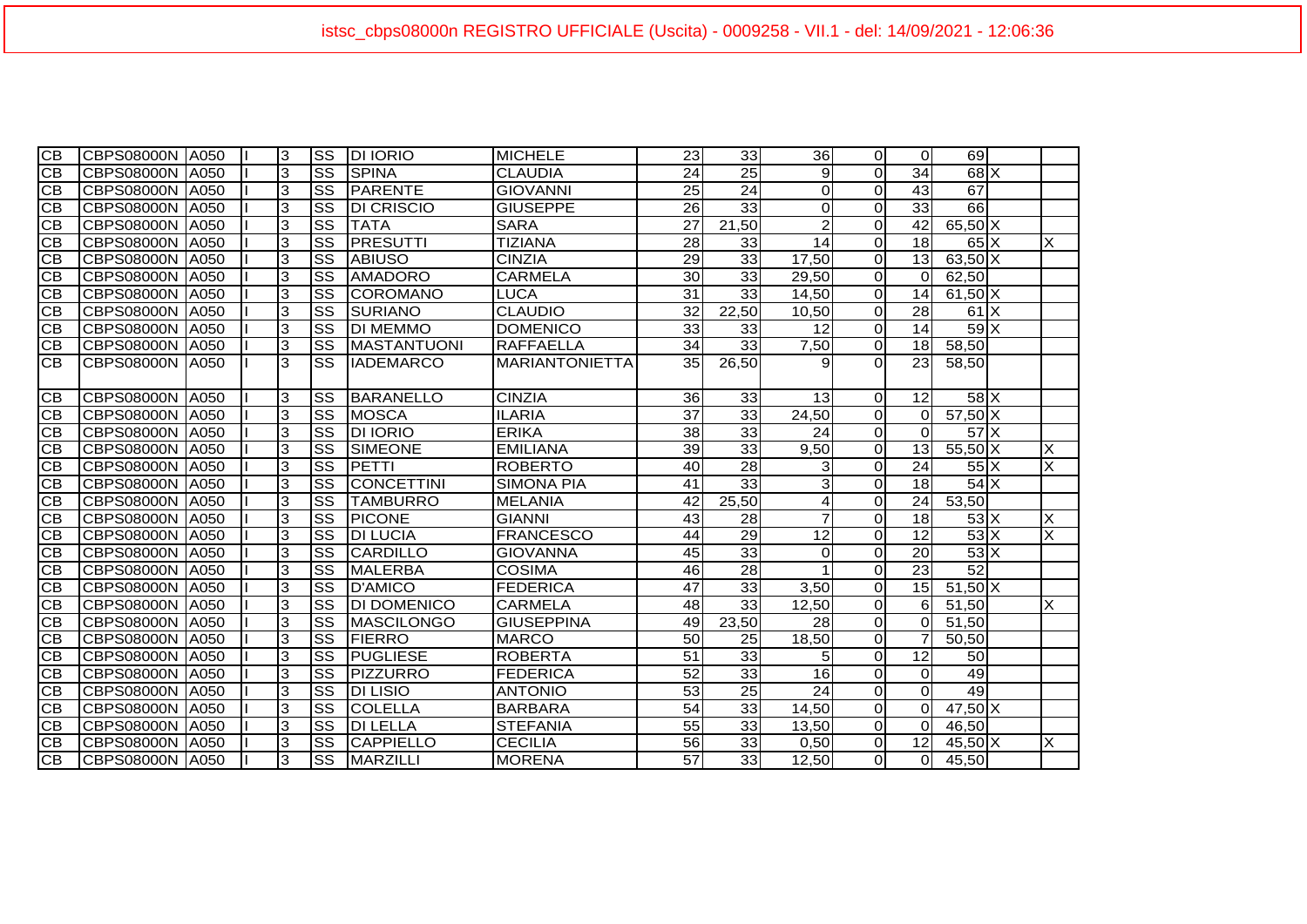| $\overline{CB}$ | <b>CBPS08000N</b> | A050        | 3              | <b>SS</b>              | <b>DE CHIRO</b>    | <b>MARIA</b>        | 58              | 29              | 16 <sup>1</sup> | $\Omega$       | $\overline{0}$   | $45\text{X}$              |                         |
|-----------------|-------------------|-------------|----------------|------------------------|--------------------|---------------------|-----------------|-----------------|-----------------|----------------|------------------|---------------------------|-------------------------|
| $\overline{C}$  | <b>CBPS08000N</b> | <b>A050</b> | 3              | <b>SS</b>              | <b>PIETRAFORTE</b> | <b>IMMACOLATA</b>   | 59              | 33              | $\overline{12}$ | $\Omega$       | $\overline{0}$   | $45\overline{\mathrm{X}}$ | X                       |
| CB              | <b>CBPS08000N</b> | <b>A050</b> | 3              | <b>SS</b>              | <b>PERONE</b>      | <b>ANNALISA</b>     | 60              | 33              | 12              | $\Omega$       | $\Omega$         | $45\text{X}$              | $\overline{\mathsf{x}}$ |
| <b>CB</b>       | <b>CBPS08000N</b> | A050        | 3              | SS                     | <b>FICOCELLI</b>   | <b>SABRINA</b>      | 61              | 33              | 6               | $\Omega$       | $6 \overline{6}$ | $45\text{X}$              | ΙX                      |
| CB              | <b>CBPS08000N</b> | A050        | $\overline{3}$ | $\overline{\text{ss}}$ | CAMPERCHIOLI       | <b>ALESSIA</b>      | 62              | 33              | 12              | $\Omega$       | $\overline{O}$   | 45                        |                         |
| $\overline{CB}$ | <b>CBPS08000N</b> | A050        | $\overline{3}$ | SS                     | <b>VENDITTI</b>    | <b>FRANCESCO</b>    | 63              | $\overline{29}$ | 15              | $\Omega$       | $\overline{O}$   | 44                        | $\overline{\mathsf{x}}$ |
| $\overline{CB}$ | <b>CBPS08000N</b> | <b>A050</b> | 3              | SS                     | <b>DE LISIO</b>    | <b>GIANCARLO</b>    | 64              | 33              | $\Omega$        | $\overline{0}$ | 11               | 44                        |                         |
| CB              | <b>CBPS08000N</b> | A050        | 3              | <b>SS</b>              | <b>DI NUCCI</b>    | <b>ANNAROSA</b>     | 65              | 29              | 14,50           | $\Omega$       | $\Omega$         | $43,50$ X                 | X                       |
| CB              | <b>CBPS08000N</b> | A050        | 3              | <b>SS</b>              | SERINO             | <b>ELVIRA</b>       | 66l             | 33              | 4,50            | $\Omega$       | 5 <sup>1</sup>   | 42,50                     |                         |
| CB              | <b>CBPS08000N</b> | A050        | 3              | SS                     | GLIOSCA            | <b>ALESSIA</b>      | 67              | $\overline{29}$ | 7               | $\Omega$       | $6 \overline{6}$ | $42$ $X$                  |                         |
| CB              | <b>CBPS08000N</b> | A050        | 3              | SS                     | EVANGELISTA        | <b>ALBERTO</b>      | 68              | 27,50           | 13              | $\Omega$       | $\Omega$         | 40,50                     |                         |
| <b>CB</b>       | <b>CBPS08000N</b> | A050        | 3              | SS                     | <b>COLONNA</b>     | <b>FEDERICA</b>     | 69              | 33              | $\overline{7}$  | $\Omega$       | $\Omega$         | 40                        |                         |
| <b>CB</b>       | <b>CBPS08000N</b> | A050        | 3              | SS                     | <b>MINOTTI</b>     | <b>GIOVANNI</b>     | 70              | 33              | $\overline{7}$  | $\Omega$       | $\Omega$         | 40                        |                         |
| CB              | <b>CBPS08000N</b> | A050        | 3              | $\overline{\text{ss}}$ | <b>ALBERTI</b>     | <b>SILVIA</b>       | $\overline{71}$ | 28              | 12              | $\overline{0}$ | $\Omega$         | 40                        |                         |
| <b>CB</b>       | <b>CBPS08000N</b> | A050        | 3              | <b>SS</b>              | <b>DI CARLO</b>    | <b>DANILA</b>       | $\overline{72}$ | 33              | 6,50            | $\Omega$       | $\overline{0}$   | $39,50$ X                 |                         |
| <b>CB</b>       | <b>CBPS08000N</b> | A050        | 3              | <b>SS</b>              | <b>FANELLI</b>     | <b>MARA</b>         | 73              | 27              | 12              | $\Omega$       | $\Omega$         | 39 IX                     |                         |
| $\overline{CB}$ | <b>CBPS08000N</b> | A050        | 3              | <b>SS</b>              | <b>GAETA</b>       | <b>CRISTINA</b>     | 74              | 27              | 10,50           | $\Omega$       | $\mathbf 1$      | $38,50$ X                 |                         |
| CB              | <b>CBPS08000N</b> | A050        | 3              | <b>SS</b>              | <b>MINNILLO</b>    | <b>MARIACARMELA</b> | $\overline{75}$ | 33              | 2,50            | $\Omega$       | $\overline{3}$   | 38,50                     |                         |
| $\overline{CB}$ | <b>CBPS08000N</b> | A050        | 3              | $\overline{\text{ss}}$ | PETRELLA           | LELLA               | 76              | 24              | 13,50           | $\Omega$       | ΟI               | $37,50$ X                 |                         |
| <b>CB</b>       | <b>CBPS08000N</b> | A050        | 3              | <b>SS</b>              | <b>MINOTTI</b>     | <b>PASQUALINO</b>   | 77              | 33              | 4,50            | $\Omega$       | $\Omega$         | 37,50                     |                         |
| CB              | <b>CBPS08000N</b> | A050        | 3              | <b>SS</b>              | <b>FUSCHINO</b>    | LORENZO             | 78              | 24,50           | 13              | $\Omega$       | $\Omega$         | 37,50                     |                         |
| CB              | <b>CBPS08000N</b> | A050        | 3              | $\overline{\text{ss}}$ | <b>CARUGNO</b>     | <b>MARTINA</b>      | 79              | 26,50           | 10,50           | $\Omega$       | $\Omega$         | 37                        | X                       |
| $\overline{CB}$ | <b>CBPS08000N</b> | <b>A050</b> | 3              | $\overline{\text{ss}}$ | <b>RAIMONDO</b>    | <b>MARIA</b>        | 80              | 33              | Δ               | $\Omega$       | $\Omega$         | $\overline{37}$           |                         |
|                 |                   |             |                |                        |                    | <b>CONCETTA</b>     |                 |                 |                 |                |                  |                           |                         |
| <b>CB</b>       | <b>CBPS08000N</b> | A050        | 3              | <b>SS</b>              | <b>BUCCI</b>       | <b>MARILENA</b>     | 81              | 33              | 2,50            | $\Omega$       | $\mathbf 1$      | 36,50                     |                         |
| CB              | <b>CBPS08000N</b> | A050        | 3              | SS                     | <b>VINCELLI</b>    | <b>VALERIA</b>      | 82              | 33              | 3               | $\Omega$       | $\Omega$         | 36                        |                         |
| $\overline{CB}$ | <b>CBPS08000N</b> | A050        | 3              | <b>SS</b>              | <b>DE CAMILLIS</b> | <b>ROBERTO</b>      | 83              | 33              | ω               | $\Omega$       | $\Omega$         | 36                        |                         |
| CB              | <b>CBPS08000N</b> | A050        | 3              | SS                     | <b>VENDITTI</b>    | <b>NOEMI</b>        | 84              | 33              | $\overline{2}$  | $\Omega$       | $\Omega$         | $35\text{X}$              |                         |
| <b>CB</b>       | <b>CBPS08000N</b> | A050        | 3              | SS                     | <b>CALABRESE</b>   | <b>MARIACARMELA</b> | 85              | 33              | $\overline{c}$  | $\Omega$       | $\Omega$         | $\overline{35}$           | $\overline{\mathsf{x}}$ |
| CB              | <b>CBPS08000N</b> | A050        | 3              | $\overline{\text{ss}}$ | <b>SIMIELE</b>     | <b>MELISSA</b>      | 86              | 33              | $\Omega$        | $\Omega$       | $\overline{2}$   | 35                        |                         |
| <b>CB</b>       | <b>CBPS08000N</b> | A050        | 3              | <b>SS</b>              | <b>BONTEMPO</b>    | <b>DANIELA</b>      | 87              | 26,50           | 8               | $\Omega$       | $\Omega$         | $34,50$ X                 |                         |
| <b>CB</b>       | <b>CBPS08000N</b> | A050        | 3              | $\overline{\text{ss}}$ | <b>DIAMENTE</b>    | <b>SARA</b>         | 88              | 33              | 1,50            | $\Omega$       | $\Omega$         | 34,50                     | X                       |
| <b>CB</b>       | <b>CBPS08000N</b> | A050        | 3              | SS                     | <b>CAMPITELLI</b>  | <b>ANTONIETTA</b>   | 89              | 33              | 1.50            | $\Omega$       | $\Omega$         | 34,50                     | X                       |
| <b>CB</b>       | <b>CBPS08000N</b> | A050        | 3              | <b>SS</b>              | <b>D'AVOLIO</b>    | <b>ANGELICA</b>     | 90              | 33              | 1,50            | $\Omega$       | $\Omega$         | 34,50                     |                         |
| <b>CB</b>       | <b>CBPS08000N</b> | A050        | 3              | <b>SS</b>              | <b>LOMBARDI</b>    | <b>LUDOVICA</b>     | 91              | 33              | 1               | $\Omega$       | $\Omega$         | 34                        |                         |
| CB              | <b>CBPS08000N</b> | A050        | 3              | <b>SS</b>              | D'ANGELO           | <b>GIORGIA</b>      | 92              | 33              | $\mathbf{1}$    | $\Omega$       | $\overline{0}$   | 34                        |                         |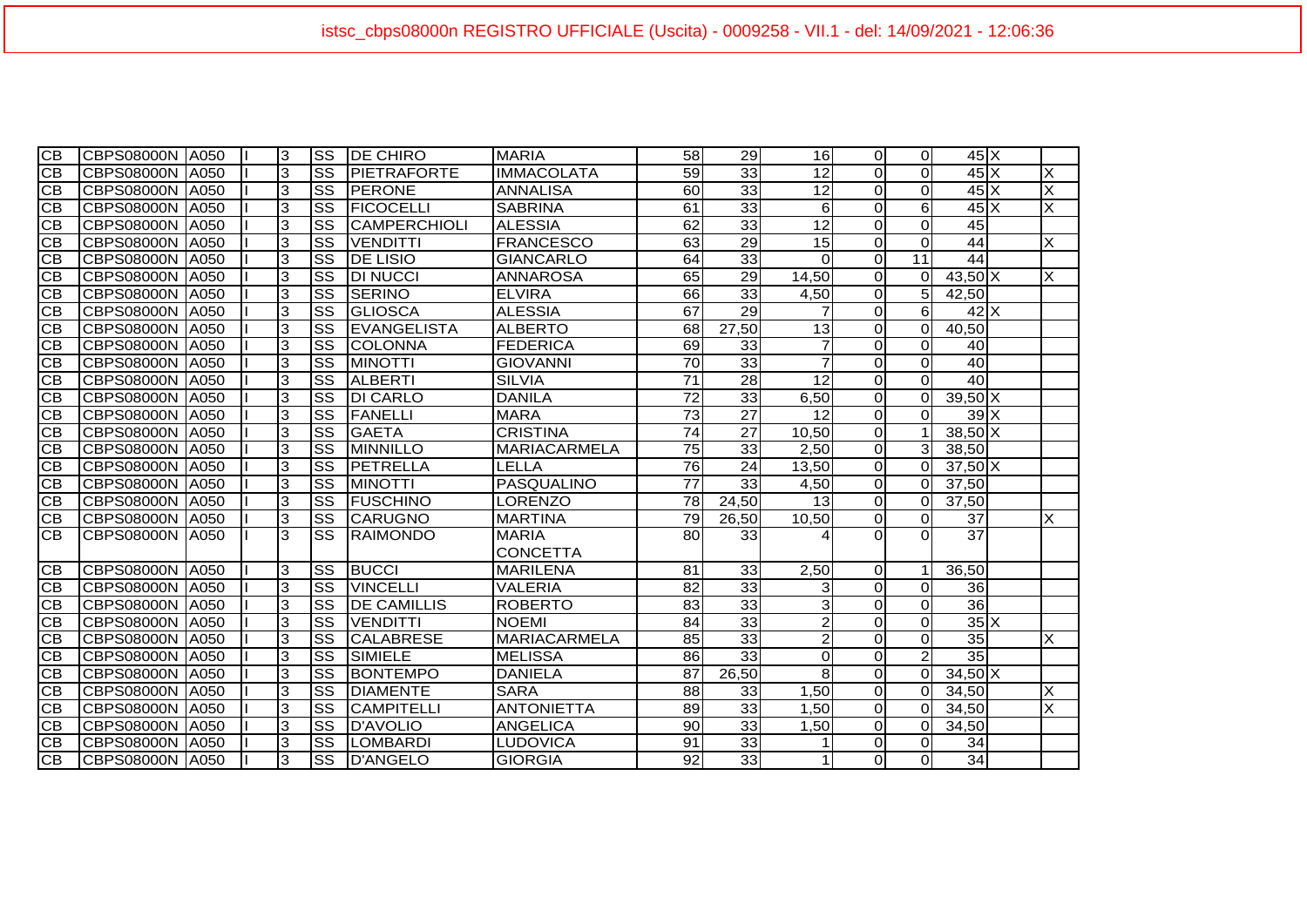| IСB       | ICBPS08000N IA050      |      | 3 | ISS.                   | <b>ARISTOTILE</b>    | <b>ANGELA</b>      | 93                | 33              | 0,50                    | ΟI             | $\Omega$       | 33,50           |          |
|-----------|------------------------|------|---|------------------------|----------------------|--------------------|-------------------|-----------------|-------------------------|----------------|----------------|-----------------|----------|
|           |                        |      |   |                        |                      | <b>NICOLETTA</b>   |                   |                 |                         |                |                |                 |          |
| IСB       | CBPS08000N A050        |      | 3 | SS                     | <b>IPALUCCI</b>      | <b>MARIANGELA</b>  | 94                | 33              | 0,50                    | $\Omega$       | $\Omega$       | 33,50           |          |
| CВ        | CBPS08000N             | A050 | 3 | <b>SS</b>              | <b>VENTRONE</b>      | <b>LINO LUCA</b>   | 95                | 33              | 0,50                    | $\overline{0}$ | $\Omega$       | 33,50           |          |
| CВ        | <b>CBPS08000N A050</b> |      | 3 | <b>SS</b>              | FANELLI              | <b>FRANCESCA</b>   | 96                | 29              | 3                       | $\Omega$       | $\mathbf 1$    | $33\text{X}$    | $\times$ |
| CВ        | CBPS08000N   A050      |      | 3 | SS                     | <b>DE LUCA</b>       | <b>ALESSIA</b>     | 97                | 33              | 0                       | $\Omega$       | $\mathbf{O}$   | $33\text{X}$    |          |
| CB        | CBPS08000N             | A050 | 3 | SS                     | <b>CAPPIELLO</b>     | <b>SIMONA</b>      | 98                | 33              | $\mathbf 0$             | $\overline{0}$ | $\Omega$       | 33              | $\times$ |
| CB        | CBPS08000N A050        |      | 3 | $\overline{\text{ss}}$ | <b>CIAMPITTI</b>     | <b>MARTINA</b>     | 99                | 33              | $\mathbf 0$             | $\overline{0}$ | $\mathbf{O}$   | 33              |          |
| CB        | CBPS08000N             | A050 | 3 | $\overline{\text{ss}}$ | <b>DE MAIORIBUS</b>  | <b>GIOVANNA</b>    | 100               | 33              | $\mathbf 0$             | $\overline{0}$ | $\mathbf{O}$   | 33              |          |
| CВ        | CBPS08000N             | A050 | 3 | $\overline{\text{ss}}$ | <b>DI SARRO</b>      | <b>ANNALISA</b>    | 101               | 33              | $\mathbf 0$             | $\overline{0}$ | $\mathbf{O}$   | 33              |          |
| CB        | <b>CBPS08000N</b>      | A050 | 3 | $\overline{\text{ss}}$ | <b>FATICA</b>        | <b>ANTONELLA</b>   | 102               | 33              | $\mathbf 0$             | $\overline{0}$ | $\mathbf{O}$   | 33              |          |
| <b>CB</b> | CBPS08000N             | A050 | 3 | SS                     | <b>ZARLI</b>         | <b>NOEMI</b>       | 103               | 33              | $\Omega$                | $\Omega$       | $\Omega$       | 33              |          |
| CB        | CBPS08000N             | A050 | 3 | $\overline{\text{ss}}$ | <b>MARZILLI</b>      | <b>ELISABETTA</b>  | 104               | 33              | $\mathbf 0$             | $\overline{0}$ | $\mathbf{O}$   | $\overline{33}$ |          |
| <b>CB</b> | <b>CBPS08000N</b>      | A050 | 3 | SS                     | <b>D'ITRI</b>        | <b>KATIA</b>       | 105               | $\overline{33}$ | $\mathbf 0$             | $\Omega$       | $\Omega$       | 33              |          |
| <b>CB</b> | <b>CBPS08000N</b>      | A050 | 3 | $\overline{\text{ss}}$ | <b>ROSATI</b>        | <b>ASSUNTA</b>     | 106               | 33              | $\mathbf 0$             | $\overline{0}$ | $\mathbf{O}$   | 33              |          |
| <b>CB</b> | <b>CBPS08000N</b>      | A050 | 3 | SS                     | <b>PICANZA</b>       | <b>ANTONIO</b>     | 107               | 33              | $\mathbf 0$             | $\overline{0}$ | $\Omega$       | 33              |          |
| <b>CB</b> | CBPS08000N             | A050 | 3 | SS                     | <b>PALOMBO</b>       | VALERIA            | 108               | $\overline{33}$ | 0                       | $\overline{0}$ | $\mathbf{O}$   | $\overline{33}$ |          |
| <b>CB</b> | <b>CBPS08000N</b>      | A050 | 3 | SS                     | <b>SANTOIANNI</b>    | <b>CELESTE</b>     | 109               | 33              | $\mathbf 0$             | $\Omega$       | $\mathbf{O}$   | 33              |          |
| CВ        | CBPS08000N             | A050 | 3 | $\overline{\text{ss}}$ | PEPE                 | <b>ELISABETTA</b>  | 110               | 33              | 0                       | $\Omega$       | $\mathbf{O}$   | 33              |          |
| CB        | CBPS08000N             | A050 | 3 | $\overline{\text{ss}}$ | <b>VINCELLI</b>      | <b>STEFANO</b>     | 111               | 33              | $\mathbf 0$             | $\overline{0}$ | $\overline{O}$ | $\overline{33}$ |          |
| CB        | CBPS08000N             | A050 | 3 | SS                     | PELAMATTI            | <b>TANIA</b>       | 112               | 29              | 3                       | $\overline{0}$ | $\overline{O}$ | $\overline{32}$ |          |
| CB        | CBPS08000N             | A050 | 3 | $\overline{\text{ss}}$ | FERRARA              | <b>IDA</b>         | 113               | 27,50           | 4,50                    | $\overline{0}$ | $\Omega$       | $\overline{32}$ |          |
| CВ        | CBPS08000N             | A050 | 3 | $\overline{\text{ss}}$ | <b>IBRINI</b>        | <b>PAOLA</b>       | 114               | 25.50           | 6                       | $\overline{0}$ | $\Omega$       | $31,50$ X       | $\times$ |
| CB        | CBPS08000N             | A050 | 3 | $\overline{\text{ss}}$ | <b>CORBO</b>         | <b>FEDERICA</b>    | 115               | 28              | 3,50                    | $\overline{0}$ | $\mathbf{O}$   | 31,50           |          |
| CВ        | CBPS08000N   A050      |      | 3 | <b>SS</b>              | <b>IFORTUNATO</b>    | <b>ALFREDO</b>     | 116               | 29              | 2                       | $\overline{0}$ | $\Omega$       | 31              |          |
| <b>CB</b> | CBPS08000N             | A050 | 3 | $\overline{\text{ss}}$ | <b>ZUZOLO</b>        | <b>AMBRA</b>       | $\frac{117}{117}$ | 29              | 1,50                    | $\overline{0}$ | $\Omega$       | $30,50$ X       |          |
| CB        | CBPS08000N             | A050 | 3 | $\overline{\text{ss}}$ | D'ANCONA             | <b>MARIASSUNTA</b> | 118               | 28              | 2,50                    | $\overline{0}$ | $\Omega$       | 30,50           | X        |
| <b>CB</b> | <b>CBPS08000N</b>      | A050 | 3 | SS                     | <b>AMATISTA</b>      | <b>FEDERICA</b>    | 119               | $\overline{29}$ |                         | $\overline{0}$ | $\Omega$       | 30              |          |
| <b>CB</b> | CBPS08000N             | A050 | 3 | SS                     | <b>PAGLIA</b>        | <b>MARCO</b>       | 120               | 29              | 0,50                    | $\overline{0}$ | $\Omega$       | 29,50           |          |
| <b>CB</b> | CBPS08000N             | A050 | 3 | $\overline{\text{ss}}$ | <b>PETRUCCIOLI</b>   | <b>MICHAEL</b>     | 121               | 29              | 0,50                    | $\overline{0}$ | $\Omega$       | 29,50           |          |
| <b>CB</b> | CBPS08000N             | A050 | 3 | SS                     | <b>BARONE</b>        | <b>CHRISTIAN</b>   | 122               | 27              | 2,50                    | $\Omega$       | $\Omega$       | 29,50           |          |
| CВ        | CBPS08000N             | A050 | 3 | SS                     | <b>RICCIARDI</b>     | <b>FRANCESCA</b>   | 123               | 29              | 0                       | $\Omega$       | $\mathbf{O}$   | 29              |          |
| CB        | <b>CBPS08000N</b>      | A050 | 3 | $\overline{\text{ss}}$ | <b>MASTROPIETRO</b>  | <b>FRANCESCA</b>   | 124               | $\overline{29}$ | $\mathbf 0$             | $\overline{0}$ | $\overline{O}$ | $\overline{29}$ |          |
| <b>CB</b> | CBPS08000N             | A050 | 3 | SS                     | <b>MASTROLONARD</b>  | <b>SILVANO</b>     | 125               | 29              | $\Omega$                | $\Omega$       | $\Omega$       | 29              |          |
|           |                        |      |   |                        | O                    |                    |                   |                 |                         |                |                |                 |          |
| ICB.      | <b>CBPS08000N A050</b> |      | 3 |                        | <b>SS CICCORELLI</b> | <b>GIOVANNI</b>    | 126               | 25.50           | $\overline{\mathbf{3}}$ | 0 <sup>l</sup> | $\overline{O}$ | 28,50           |          |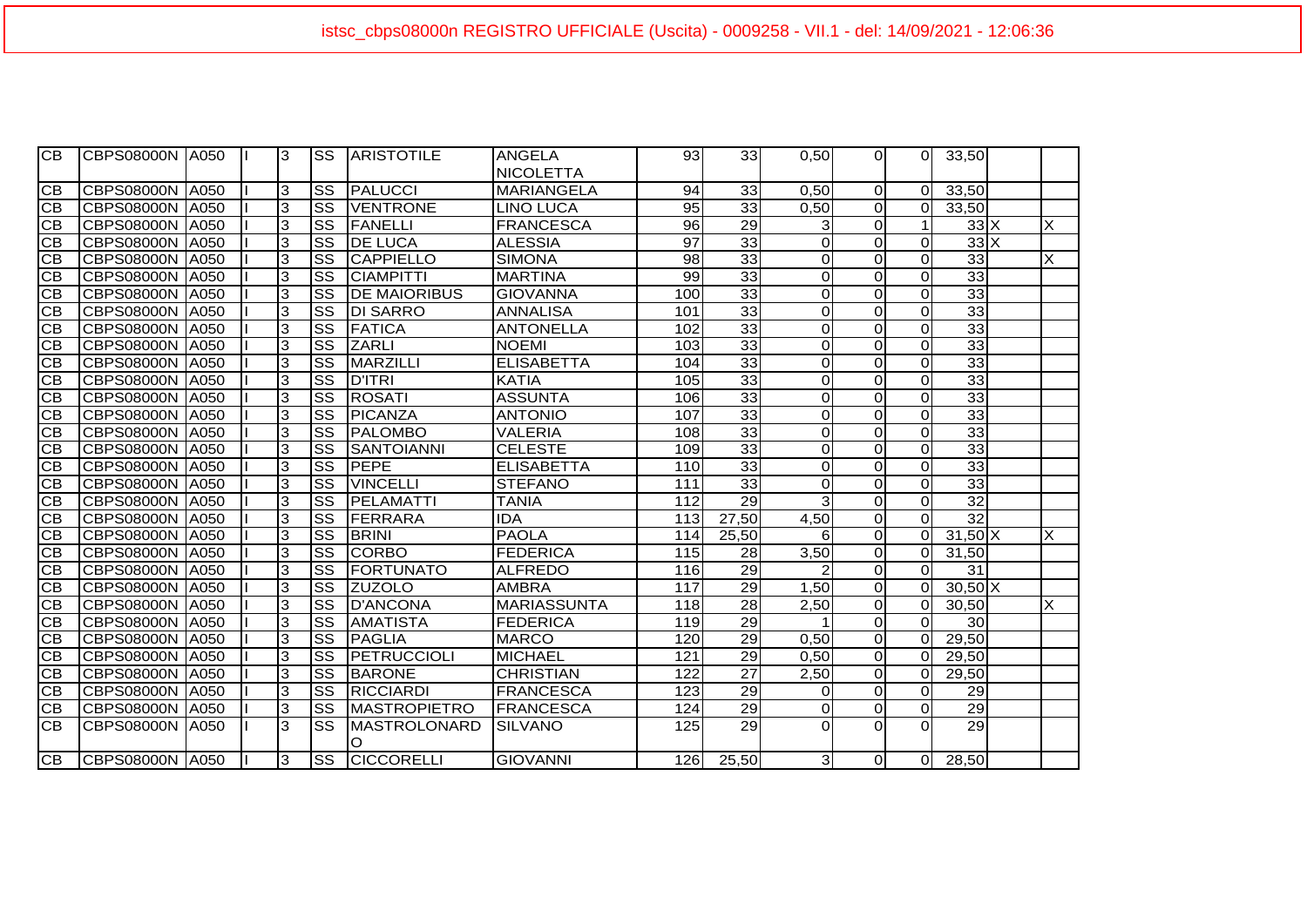| $\overline{0}$<br>28.50<br>3<br><b>SS</b><br>128<br>3<br>$\Omega$<br>$28$ $X$<br>CВ<br>CBPS08000N<br>SOLVI<br>25<br>$\Omega$<br>A050<br><b>KATIA</b><br>$\overline{0}$<br>3<br><b>SS</b><br><b>GABRIELE</b><br>27,50<br>0,50<br>$28$ $X$<br>СB<br><b>CBPS08000N</b><br><b>GIANNA</b><br>129<br>$\Omega$<br>A050<br>3<br><b>SS</b><br>$\Omega$<br>$28$ $X$<br><b>CB</b><br><b>CBPS08000N</b><br><b>CORBO</b><br><b>SARA</b><br>27<br>$\Omega$<br>A050<br>130<br>3<br>SS<br><b>MARGHERITA</b><br>$\overline{28}$<br>$\overline{28}$<br>CB<br><b>CBPS08000N</b><br><b>ROSATI</b><br>$\mathbf 0$<br>$\Omega$<br>A050<br>131<br>$\Omega$<br>3<br>$\overline{25}$<br>$\overline{c}$<br>$\overline{28}$<br><b>CB</b><br><b>SS</b><br>PICCIRILLI<br>132<br>$\Omega$<br><b>CBPS08000N</b><br>VANIA<br>A050<br>3<br><b>SS</b><br><b>GIOVANNA</b><br>28<br>$\mathbf 0$<br>$\overline{0}$<br>28<br>СB<br><b>CBPS08000N</b><br><b>VIOLA</b><br>133<br>$\Omega$<br>A050<br>3<br>$\overline{28}$<br><b>SS</b><br><b>SPINELLI</b><br>28<br>$\mathbf 0$<br>$\overline{O}$<br><b>CB</b><br><b>CBPS08000N</b><br><b>MARIA</b><br>$\Omega$<br>A050<br>134<br>3<br>SS<br>$\overline{28}$<br><b>VITALE</b><br><b>NICOLA</b><br>28<br>$\mathbf 0$<br>$\overline{0}$<br>$\Omega$<br>CВ<br><b>CBPS08000N</b><br>135<br>A050<br>X<br><b>CB</b><br>3<br><b>SS</b><br>27,50<br>$\Omega$<br>$27,50$ X<br><b>CBPS08000N</b><br>A050<br><b>CACCAMO</b><br><b>SERGIO ROSARIO</b><br>136<br>0<br>$\Omega$<br><b>GIUSEPPE</b><br>3<br><b>SS</b><br><b>D'AVERSA</b><br><b>STELLA</b><br>23<br>X<br>CB<br><b>CBPS08000N</b><br>A050<br>137<br>4,50<br>$\overline{0}$<br>$27,50$ X<br>$\Omega$<br>$\overline{\text{ss}}$<br>$\overline{27}$<br>3<br>138<br>$\overline{0}$<br>CВ<br><b>CBPS08000N</b><br>A050<br><b>COLELLA</b><br><b>SALVATORE</b><br>0,50<br>27,50<br>$\Omega$<br><b>SS</b><br>24<br>$27$ $\overline{\phantom{1}}$ $\times$<br>CB<br>3<br><b>DI FLORIO</b><br>139<br>$\Omega$<br><b>CBPS08000N</b><br>A050<br><b>ANTONIO</b><br>3<br>$\Omega$<br>$\overline{27}$<br>$\overline{0}$<br>$27\text{X}$<br>3<br>$\overline{\text{ss}}$<br>$\Omega$<br>CB<br><b>GRAMEGNA</b><br><b>DANIELE</b><br><b>CBPS08000N</b><br>140<br>$\Omega$<br>A050<br>3<br><b>SS</b><br>24<br>1,50<br>$\Omega$<br>26,50<br>CB<br><b>CBPS08000N</b><br><b>DI CRISCIO</b><br>A050<br><b>DORIANO</b><br>141<br>-1<br>3<br>SS<br><b>ZAPPONE</b><br>2,50<br>$\Omega$<br>СB<br><b>CBPS08000N</b><br>24<br>26,50<br>A050<br><b>DANIELA</b><br>142<br>$\Omega$<br>3<br>СB<br>CBPS08000N<br>lss<br><b>INNOSA</b><br>22<br>$\Omega$<br>$26$ $X$<br>A050<br><b>DENISE</b><br>143<br>$\Omega$<br>4<br>3<br>$\overline{25}$<br>$\overline{0}$<br>SS<br>FINELLI<br>$\overline{26}$<br>CB<br>CBPS08000N<br><b>LUCIA</b><br>144<br>$\Omega$<br>A050<br>1<br>3<br><b>SS</b><br><b>TOMASSONE</b><br><b>MARINELLA</b><br>25,50<br>$\overline{0}$<br>X<br>CВ<br>CBPS08000N<br>0<br>$\Omega$<br>$25,50$ X<br>A050<br>145<br>3<br><b>CB</b><br><b>SS</b><br>PENNA<br>CBPS08000N<br><b>FRANCESCA</b><br>0<br>$\overline{0}$<br>25,50<br>A050<br>146<br>25,50<br>$\Omega$<br>3<br>X<br><b>SS</b><br>CB<br><b>CBPS08000N</b><br><b>ROMANO</b><br><b>FABIO</b><br>147<br>25<br>$\Omega$<br>$\overline{0}$<br>$25\text{X}$<br>A050<br>$\Omega$<br>$\overline{\mathsf{x}}$<br>3<br><b>SS</b><br>$\overline{0}$<br>$\overline{25}$<br>СB<br><b>CBPS08000N</b><br><b>CASTELLITTO</b><br><b>TAMARA</b><br>24,50<br>0,50<br>A050<br>148<br>$\Omega$<br>$\overline{3}$<br>$\overline{\text{ss}}$<br>$\overline{0}$<br>$\overline{25}$<br><b>CB</b><br><b>CBPS08000N</b><br><b>MARINO</b><br>25<br>A050<br><b>ANTONELLA</b><br>149<br>$\Omega$<br>$\Omega$<br>3<br>SS<br>$\overline{25}$<br>3,50<br>$\overline{0}$<br><b>CB</b><br><b>CBPS08000N</b><br><b>SALA</b><br>21.50<br>A050<br><b>MAURA</b><br>150<br>0<br>$\overline{25}$<br>3<br><b>SS</b><br>СB<br><b>CBPS08000N</b><br><b>DISCENZA</b><br><b>STEFANO</b><br>$\overline{0}$<br>A050<br>151<br>25<br>$\Omega$<br>0<br>3<br><b>CB</b><br>CBPS08000N<br><b>SS</b><br>FERRARA<br><b>PAOLA</b><br>24,50<br>$\overline{0}$<br>$24,50$ X<br>A050<br>152<br>0<br>$\Omega$<br>3<br>SS<br>$\overline{0}$<br><b>CB</b><br>BARBIERI<br><b>JESSICA</b><br>153<br>24,50<br>X<br><b>CBPS08000N</b><br>A050<br>0<br>$\Omega$<br>24,50<br>3<br><b>SS</b><br>$\overline{0}$<br>СB<br><b>CBPS08000N</b><br><b>SCINOCCA</b><br><b>ROBERTA</b><br>154<br>24,50<br>$\mathbf 0$<br>24,50<br>A050<br>$\Omega$<br>$\overline{\text{ss}}$<br>$\overline{0}$<br>CB<br><b>CBPS08000N</b><br>3<br><b>DI FABIO</b><br>24<br>$\Omega$<br>$24$ $X$<br>A050<br><b>GIOVANNINA</b><br>155<br>$\Omega$<br>19<br>$\overline{0}$<br>$\overline{24}$<br>3<br><b>SS</b><br>5<br>X<br>CB<br><b>CBPS08000N</b><br><b>CORIA</b><br><b>FRANCESCO</b><br>156<br>A050<br>$\Omega$<br>$\overline{24}$<br>$\overline{23}$<br>$\overline{0}$<br>3<br><b>SS</b><br>157<br>$\Omega$<br>СB<br><b>CBPS08000N</b><br><b>SABETTA</b><br>A050<br><b>DOMENICO</b><br>$23\overline{\phantom{a}}$<br><b>SS</b><br>0,50<br>$\Omega$<br><b>CBPS08000N</b><br>3<br><b>COLELLA</b><br>22.50<br>$\Omega$<br>СB<br>A050<br><b>ROBERTO</b><br>158<br>$\overline{23}$<br>X<br>3<br><b>SS</b><br><b>CASTIGLIONE</b><br>$\Omega$<br>СB<br><b>CBPS08000N</b><br>A050<br><b>ANDREA</b><br>159<br>21<br>2<br>$\Omega$<br><b>CB</b><br>3<br><b>SS</b><br>160<br>23<br>0<br>$\Omega$<br>23<br>CBPS08000N<br>A050<br><b>CANDELA</b><br><b>GIULIA FIAMETTA</b><br>$\Omega$ |                 |                   |      |   |           |                |                 |     |       |                |             |  |  |
|----------------------------------------------------------------------------------------------------------------------------------------------------------------------------------------------------------------------------------------------------------------------------------------------------------------------------------------------------------------------------------------------------------------------------------------------------------------------------------------------------------------------------------------------------------------------------------------------------------------------------------------------------------------------------------------------------------------------------------------------------------------------------------------------------------------------------------------------------------------------------------------------------------------------------------------------------------------------------------------------------------------------------------------------------------------------------------------------------------------------------------------------------------------------------------------------------------------------------------------------------------------------------------------------------------------------------------------------------------------------------------------------------------------------------------------------------------------------------------------------------------------------------------------------------------------------------------------------------------------------------------------------------------------------------------------------------------------------------------------------------------------------------------------------------------------------------------------------------------------------------------------------------------------------------------------------------------------------------------------------------------------------------------------------------------------------------------------------------------------------------------------------------------------------------------------------------------------------------------------------------------------------------------------------------------------------------------------------------------------------------------------------------------------------------------------------------------------------------------------------------------------------------------------------------------------------------------------------------------------------------------------------------------------------------------------------------------------------------------------------------------------------------------------------------------------------------------------------------------------------------------------------------------------------------------------------------------------------------------------------------------------------------------------------------------------------------------------------------------------------------------------------------------------------------------------------------------------------------------------------------------------------------------------------------------------------------------------------------------------------------------------------------------------------------------------------------------------------------------------------------------------------------------------------------------------------------------------------------------------------------------------------------------------------------------------------------------------------------------------------------------------------------------------------------------------------------------------------------------------------------------------------------------------------------------------------------------------------------------------------------------------------------------------------------------------------------------------------------------------------------------------------------------------------------------------------------------------------------------------------------------------------------------------------------------------------------------------------------------------------------------------------------------------------------------------------------------------------------------------------------------------------------------------------------------------------------------------------------------------------------------------------------------------------------------------------------------------------------------------------------------------------------------------------------------------------------------------------------------------------------------------------------------------------------------------------------------------------------------------------------------------------------------------------------------------------------------------------------------------------------------------------------------------------------------------------------------------------------------------------------------------------------------------------------------------------------------------------------------------------------------------------------------------------------------------------------------------------------|-----------------|-------------------|------|---|-----------|----------------|-----------------|-----|-------|----------------|-------------|--|--|
|                                                                                                                                                                                                                                                                                                                                                                                                                                                                                                                                                                                                                                                                                                                                                                                                                                                                                                                                                                                                                                                                                                                                                                                                                                                                                                                                                                                                                                                                                                                                                                                                                                                                                                                                                                                                                                                                                                                                                                                                                                                                                                                                                                                                                                                                                                                                                                                                                                                                                                                                                                                                                                                                                                                                                                                                                                                                                                                                                                                                                                                                                                                                                                                                                                                                                                                                                                                                                                                                                                                                                                                                                                                                                                                                                                                                                                                                                                                                                                                                                                                                                                                                                                                                                                                                                                                                                                                                                                                                                                                                                                                                                                                                                                                                                                                                                                                                                                                                                                                                                                                                                                                                                                                                                                                                                                                                                                                                                                                                            | $\overline{CB}$ | <b>CBPS08000N</b> | A050 | 3 | <b>SS</b> | <b>ROSETTI</b> | <b>CAROLINA</b> | 127 | 25,50 | $\overline{2}$ | $\mathbf 1$ |  |  |
|                                                                                                                                                                                                                                                                                                                                                                                                                                                                                                                                                                                                                                                                                                                                                                                                                                                                                                                                                                                                                                                                                                                                                                                                                                                                                                                                                                                                                                                                                                                                                                                                                                                                                                                                                                                                                                                                                                                                                                                                                                                                                                                                                                                                                                                                                                                                                                                                                                                                                                                                                                                                                                                                                                                                                                                                                                                                                                                                                                                                                                                                                                                                                                                                                                                                                                                                                                                                                                                                                                                                                                                                                                                                                                                                                                                                                                                                                                                                                                                                                                                                                                                                                                                                                                                                                                                                                                                                                                                                                                                                                                                                                                                                                                                                                                                                                                                                                                                                                                                                                                                                                                                                                                                                                                                                                                                                                                                                                                                                            |                 |                   |      |   |           |                |                 |     |       |                |             |  |  |
|                                                                                                                                                                                                                                                                                                                                                                                                                                                                                                                                                                                                                                                                                                                                                                                                                                                                                                                                                                                                                                                                                                                                                                                                                                                                                                                                                                                                                                                                                                                                                                                                                                                                                                                                                                                                                                                                                                                                                                                                                                                                                                                                                                                                                                                                                                                                                                                                                                                                                                                                                                                                                                                                                                                                                                                                                                                                                                                                                                                                                                                                                                                                                                                                                                                                                                                                                                                                                                                                                                                                                                                                                                                                                                                                                                                                                                                                                                                                                                                                                                                                                                                                                                                                                                                                                                                                                                                                                                                                                                                                                                                                                                                                                                                                                                                                                                                                                                                                                                                                                                                                                                                                                                                                                                                                                                                                                                                                                                                                            |                 |                   |      |   |           |                |                 |     |       |                |             |  |  |
|                                                                                                                                                                                                                                                                                                                                                                                                                                                                                                                                                                                                                                                                                                                                                                                                                                                                                                                                                                                                                                                                                                                                                                                                                                                                                                                                                                                                                                                                                                                                                                                                                                                                                                                                                                                                                                                                                                                                                                                                                                                                                                                                                                                                                                                                                                                                                                                                                                                                                                                                                                                                                                                                                                                                                                                                                                                                                                                                                                                                                                                                                                                                                                                                                                                                                                                                                                                                                                                                                                                                                                                                                                                                                                                                                                                                                                                                                                                                                                                                                                                                                                                                                                                                                                                                                                                                                                                                                                                                                                                                                                                                                                                                                                                                                                                                                                                                                                                                                                                                                                                                                                                                                                                                                                                                                                                                                                                                                                                                            |                 |                   |      |   |           |                |                 |     |       |                |             |  |  |
|                                                                                                                                                                                                                                                                                                                                                                                                                                                                                                                                                                                                                                                                                                                                                                                                                                                                                                                                                                                                                                                                                                                                                                                                                                                                                                                                                                                                                                                                                                                                                                                                                                                                                                                                                                                                                                                                                                                                                                                                                                                                                                                                                                                                                                                                                                                                                                                                                                                                                                                                                                                                                                                                                                                                                                                                                                                                                                                                                                                                                                                                                                                                                                                                                                                                                                                                                                                                                                                                                                                                                                                                                                                                                                                                                                                                                                                                                                                                                                                                                                                                                                                                                                                                                                                                                                                                                                                                                                                                                                                                                                                                                                                                                                                                                                                                                                                                                                                                                                                                                                                                                                                                                                                                                                                                                                                                                                                                                                                                            |                 |                   |      |   |           |                |                 |     |       |                |             |  |  |
|                                                                                                                                                                                                                                                                                                                                                                                                                                                                                                                                                                                                                                                                                                                                                                                                                                                                                                                                                                                                                                                                                                                                                                                                                                                                                                                                                                                                                                                                                                                                                                                                                                                                                                                                                                                                                                                                                                                                                                                                                                                                                                                                                                                                                                                                                                                                                                                                                                                                                                                                                                                                                                                                                                                                                                                                                                                                                                                                                                                                                                                                                                                                                                                                                                                                                                                                                                                                                                                                                                                                                                                                                                                                                                                                                                                                                                                                                                                                                                                                                                                                                                                                                                                                                                                                                                                                                                                                                                                                                                                                                                                                                                                                                                                                                                                                                                                                                                                                                                                                                                                                                                                                                                                                                                                                                                                                                                                                                                                                            |                 |                   |      |   |           |                |                 |     |       |                |             |  |  |
|                                                                                                                                                                                                                                                                                                                                                                                                                                                                                                                                                                                                                                                                                                                                                                                                                                                                                                                                                                                                                                                                                                                                                                                                                                                                                                                                                                                                                                                                                                                                                                                                                                                                                                                                                                                                                                                                                                                                                                                                                                                                                                                                                                                                                                                                                                                                                                                                                                                                                                                                                                                                                                                                                                                                                                                                                                                                                                                                                                                                                                                                                                                                                                                                                                                                                                                                                                                                                                                                                                                                                                                                                                                                                                                                                                                                                                                                                                                                                                                                                                                                                                                                                                                                                                                                                                                                                                                                                                                                                                                                                                                                                                                                                                                                                                                                                                                                                                                                                                                                                                                                                                                                                                                                                                                                                                                                                                                                                                                                            |                 |                   |      |   |           |                |                 |     |       |                |             |  |  |
|                                                                                                                                                                                                                                                                                                                                                                                                                                                                                                                                                                                                                                                                                                                                                                                                                                                                                                                                                                                                                                                                                                                                                                                                                                                                                                                                                                                                                                                                                                                                                                                                                                                                                                                                                                                                                                                                                                                                                                                                                                                                                                                                                                                                                                                                                                                                                                                                                                                                                                                                                                                                                                                                                                                                                                                                                                                                                                                                                                                                                                                                                                                                                                                                                                                                                                                                                                                                                                                                                                                                                                                                                                                                                                                                                                                                                                                                                                                                                                                                                                                                                                                                                                                                                                                                                                                                                                                                                                                                                                                                                                                                                                                                                                                                                                                                                                                                                                                                                                                                                                                                                                                                                                                                                                                                                                                                                                                                                                                                            |                 |                   |      |   |           |                |                 |     |       |                |             |  |  |
|                                                                                                                                                                                                                                                                                                                                                                                                                                                                                                                                                                                                                                                                                                                                                                                                                                                                                                                                                                                                                                                                                                                                                                                                                                                                                                                                                                                                                                                                                                                                                                                                                                                                                                                                                                                                                                                                                                                                                                                                                                                                                                                                                                                                                                                                                                                                                                                                                                                                                                                                                                                                                                                                                                                                                                                                                                                                                                                                                                                                                                                                                                                                                                                                                                                                                                                                                                                                                                                                                                                                                                                                                                                                                                                                                                                                                                                                                                                                                                                                                                                                                                                                                                                                                                                                                                                                                                                                                                                                                                                                                                                                                                                                                                                                                                                                                                                                                                                                                                                                                                                                                                                                                                                                                                                                                                                                                                                                                                                                            |                 |                   |      |   |           |                |                 |     |       |                |             |  |  |
|                                                                                                                                                                                                                                                                                                                                                                                                                                                                                                                                                                                                                                                                                                                                                                                                                                                                                                                                                                                                                                                                                                                                                                                                                                                                                                                                                                                                                                                                                                                                                                                                                                                                                                                                                                                                                                                                                                                                                                                                                                                                                                                                                                                                                                                                                                                                                                                                                                                                                                                                                                                                                                                                                                                                                                                                                                                                                                                                                                                                                                                                                                                                                                                                                                                                                                                                                                                                                                                                                                                                                                                                                                                                                                                                                                                                                                                                                                                                                                                                                                                                                                                                                                                                                                                                                                                                                                                                                                                                                                                                                                                                                                                                                                                                                                                                                                                                                                                                                                                                                                                                                                                                                                                                                                                                                                                                                                                                                                                                            |                 |                   |      |   |           |                |                 |     |       |                |             |  |  |
|                                                                                                                                                                                                                                                                                                                                                                                                                                                                                                                                                                                                                                                                                                                                                                                                                                                                                                                                                                                                                                                                                                                                                                                                                                                                                                                                                                                                                                                                                                                                                                                                                                                                                                                                                                                                                                                                                                                                                                                                                                                                                                                                                                                                                                                                                                                                                                                                                                                                                                                                                                                                                                                                                                                                                                                                                                                                                                                                                                                                                                                                                                                                                                                                                                                                                                                                                                                                                                                                                                                                                                                                                                                                                                                                                                                                                                                                                                                                                                                                                                                                                                                                                                                                                                                                                                                                                                                                                                                                                                                                                                                                                                                                                                                                                                                                                                                                                                                                                                                                                                                                                                                                                                                                                                                                                                                                                                                                                                                                            |                 |                   |      |   |           |                |                 |     |       |                |             |  |  |
|                                                                                                                                                                                                                                                                                                                                                                                                                                                                                                                                                                                                                                                                                                                                                                                                                                                                                                                                                                                                                                                                                                                                                                                                                                                                                                                                                                                                                                                                                                                                                                                                                                                                                                                                                                                                                                                                                                                                                                                                                                                                                                                                                                                                                                                                                                                                                                                                                                                                                                                                                                                                                                                                                                                                                                                                                                                                                                                                                                                                                                                                                                                                                                                                                                                                                                                                                                                                                                                                                                                                                                                                                                                                                                                                                                                                                                                                                                                                                                                                                                                                                                                                                                                                                                                                                                                                                                                                                                                                                                                                                                                                                                                                                                                                                                                                                                                                                                                                                                                                                                                                                                                                                                                                                                                                                                                                                                                                                                                                            |                 |                   |      |   |           |                |                 |     |       |                |             |  |  |
|                                                                                                                                                                                                                                                                                                                                                                                                                                                                                                                                                                                                                                                                                                                                                                                                                                                                                                                                                                                                                                                                                                                                                                                                                                                                                                                                                                                                                                                                                                                                                                                                                                                                                                                                                                                                                                                                                                                                                                                                                                                                                                                                                                                                                                                                                                                                                                                                                                                                                                                                                                                                                                                                                                                                                                                                                                                                                                                                                                                                                                                                                                                                                                                                                                                                                                                                                                                                                                                                                                                                                                                                                                                                                                                                                                                                                                                                                                                                                                                                                                                                                                                                                                                                                                                                                                                                                                                                                                                                                                                                                                                                                                                                                                                                                                                                                                                                                                                                                                                                                                                                                                                                                                                                                                                                                                                                                                                                                                                                            |                 |                   |      |   |           |                |                 |     |       |                |             |  |  |
|                                                                                                                                                                                                                                                                                                                                                                                                                                                                                                                                                                                                                                                                                                                                                                                                                                                                                                                                                                                                                                                                                                                                                                                                                                                                                                                                                                                                                                                                                                                                                                                                                                                                                                                                                                                                                                                                                                                                                                                                                                                                                                                                                                                                                                                                                                                                                                                                                                                                                                                                                                                                                                                                                                                                                                                                                                                                                                                                                                                                                                                                                                                                                                                                                                                                                                                                                                                                                                                                                                                                                                                                                                                                                                                                                                                                                                                                                                                                                                                                                                                                                                                                                                                                                                                                                                                                                                                                                                                                                                                                                                                                                                                                                                                                                                                                                                                                                                                                                                                                                                                                                                                                                                                                                                                                                                                                                                                                                                                                            |                 |                   |      |   |           |                |                 |     |       |                |             |  |  |
|                                                                                                                                                                                                                                                                                                                                                                                                                                                                                                                                                                                                                                                                                                                                                                                                                                                                                                                                                                                                                                                                                                                                                                                                                                                                                                                                                                                                                                                                                                                                                                                                                                                                                                                                                                                                                                                                                                                                                                                                                                                                                                                                                                                                                                                                                                                                                                                                                                                                                                                                                                                                                                                                                                                                                                                                                                                                                                                                                                                                                                                                                                                                                                                                                                                                                                                                                                                                                                                                                                                                                                                                                                                                                                                                                                                                                                                                                                                                                                                                                                                                                                                                                                                                                                                                                                                                                                                                                                                                                                                                                                                                                                                                                                                                                                                                                                                                                                                                                                                                                                                                                                                                                                                                                                                                                                                                                                                                                                                                            |                 |                   |      |   |           |                |                 |     |       |                |             |  |  |
|                                                                                                                                                                                                                                                                                                                                                                                                                                                                                                                                                                                                                                                                                                                                                                                                                                                                                                                                                                                                                                                                                                                                                                                                                                                                                                                                                                                                                                                                                                                                                                                                                                                                                                                                                                                                                                                                                                                                                                                                                                                                                                                                                                                                                                                                                                                                                                                                                                                                                                                                                                                                                                                                                                                                                                                                                                                                                                                                                                                                                                                                                                                                                                                                                                                                                                                                                                                                                                                                                                                                                                                                                                                                                                                                                                                                                                                                                                                                                                                                                                                                                                                                                                                                                                                                                                                                                                                                                                                                                                                                                                                                                                                                                                                                                                                                                                                                                                                                                                                                                                                                                                                                                                                                                                                                                                                                                                                                                                                                            |                 |                   |      |   |           |                |                 |     |       |                |             |  |  |
|                                                                                                                                                                                                                                                                                                                                                                                                                                                                                                                                                                                                                                                                                                                                                                                                                                                                                                                                                                                                                                                                                                                                                                                                                                                                                                                                                                                                                                                                                                                                                                                                                                                                                                                                                                                                                                                                                                                                                                                                                                                                                                                                                                                                                                                                                                                                                                                                                                                                                                                                                                                                                                                                                                                                                                                                                                                                                                                                                                                                                                                                                                                                                                                                                                                                                                                                                                                                                                                                                                                                                                                                                                                                                                                                                                                                                                                                                                                                                                                                                                                                                                                                                                                                                                                                                                                                                                                                                                                                                                                                                                                                                                                                                                                                                                                                                                                                                                                                                                                                                                                                                                                                                                                                                                                                                                                                                                                                                                                                            |                 |                   |      |   |           |                |                 |     |       |                |             |  |  |
|                                                                                                                                                                                                                                                                                                                                                                                                                                                                                                                                                                                                                                                                                                                                                                                                                                                                                                                                                                                                                                                                                                                                                                                                                                                                                                                                                                                                                                                                                                                                                                                                                                                                                                                                                                                                                                                                                                                                                                                                                                                                                                                                                                                                                                                                                                                                                                                                                                                                                                                                                                                                                                                                                                                                                                                                                                                                                                                                                                                                                                                                                                                                                                                                                                                                                                                                                                                                                                                                                                                                                                                                                                                                                                                                                                                                                                                                                                                                                                                                                                                                                                                                                                                                                                                                                                                                                                                                                                                                                                                                                                                                                                                                                                                                                                                                                                                                                                                                                                                                                                                                                                                                                                                                                                                                                                                                                                                                                                                                            |                 |                   |      |   |           |                |                 |     |       |                |             |  |  |
|                                                                                                                                                                                                                                                                                                                                                                                                                                                                                                                                                                                                                                                                                                                                                                                                                                                                                                                                                                                                                                                                                                                                                                                                                                                                                                                                                                                                                                                                                                                                                                                                                                                                                                                                                                                                                                                                                                                                                                                                                                                                                                                                                                                                                                                                                                                                                                                                                                                                                                                                                                                                                                                                                                                                                                                                                                                                                                                                                                                                                                                                                                                                                                                                                                                                                                                                                                                                                                                                                                                                                                                                                                                                                                                                                                                                                                                                                                                                                                                                                                                                                                                                                                                                                                                                                                                                                                                                                                                                                                                                                                                                                                                                                                                                                                                                                                                                                                                                                                                                                                                                                                                                                                                                                                                                                                                                                                                                                                                                            |                 |                   |      |   |           |                |                 |     |       |                |             |  |  |
|                                                                                                                                                                                                                                                                                                                                                                                                                                                                                                                                                                                                                                                                                                                                                                                                                                                                                                                                                                                                                                                                                                                                                                                                                                                                                                                                                                                                                                                                                                                                                                                                                                                                                                                                                                                                                                                                                                                                                                                                                                                                                                                                                                                                                                                                                                                                                                                                                                                                                                                                                                                                                                                                                                                                                                                                                                                                                                                                                                                                                                                                                                                                                                                                                                                                                                                                                                                                                                                                                                                                                                                                                                                                                                                                                                                                                                                                                                                                                                                                                                                                                                                                                                                                                                                                                                                                                                                                                                                                                                                                                                                                                                                                                                                                                                                                                                                                                                                                                                                                                                                                                                                                                                                                                                                                                                                                                                                                                                                                            |                 |                   |      |   |           |                |                 |     |       |                |             |  |  |
|                                                                                                                                                                                                                                                                                                                                                                                                                                                                                                                                                                                                                                                                                                                                                                                                                                                                                                                                                                                                                                                                                                                                                                                                                                                                                                                                                                                                                                                                                                                                                                                                                                                                                                                                                                                                                                                                                                                                                                                                                                                                                                                                                                                                                                                                                                                                                                                                                                                                                                                                                                                                                                                                                                                                                                                                                                                                                                                                                                                                                                                                                                                                                                                                                                                                                                                                                                                                                                                                                                                                                                                                                                                                                                                                                                                                                                                                                                                                                                                                                                                                                                                                                                                                                                                                                                                                                                                                                                                                                                                                                                                                                                                                                                                                                                                                                                                                                                                                                                                                                                                                                                                                                                                                                                                                                                                                                                                                                                                                            |                 |                   |      |   |           |                |                 |     |       |                |             |  |  |
|                                                                                                                                                                                                                                                                                                                                                                                                                                                                                                                                                                                                                                                                                                                                                                                                                                                                                                                                                                                                                                                                                                                                                                                                                                                                                                                                                                                                                                                                                                                                                                                                                                                                                                                                                                                                                                                                                                                                                                                                                                                                                                                                                                                                                                                                                                                                                                                                                                                                                                                                                                                                                                                                                                                                                                                                                                                                                                                                                                                                                                                                                                                                                                                                                                                                                                                                                                                                                                                                                                                                                                                                                                                                                                                                                                                                                                                                                                                                                                                                                                                                                                                                                                                                                                                                                                                                                                                                                                                                                                                                                                                                                                                                                                                                                                                                                                                                                                                                                                                                                                                                                                                                                                                                                                                                                                                                                                                                                                                                            |                 |                   |      |   |           |                |                 |     |       |                |             |  |  |
|                                                                                                                                                                                                                                                                                                                                                                                                                                                                                                                                                                                                                                                                                                                                                                                                                                                                                                                                                                                                                                                                                                                                                                                                                                                                                                                                                                                                                                                                                                                                                                                                                                                                                                                                                                                                                                                                                                                                                                                                                                                                                                                                                                                                                                                                                                                                                                                                                                                                                                                                                                                                                                                                                                                                                                                                                                                                                                                                                                                                                                                                                                                                                                                                                                                                                                                                                                                                                                                                                                                                                                                                                                                                                                                                                                                                                                                                                                                                                                                                                                                                                                                                                                                                                                                                                                                                                                                                                                                                                                                                                                                                                                                                                                                                                                                                                                                                                                                                                                                                                                                                                                                                                                                                                                                                                                                                                                                                                                                                            |                 |                   |      |   |           |                |                 |     |       |                |             |  |  |
|                                                                                                                                                                                                                                                                                                                                                                                                                                                                                                                                                                                                                                                                                                                                                                                                                                                                                                                                                                                                                                                                                                                                                                                                                                                                                                                                                                                                                                                                                                                                                                                                                                                                                                                                                                                                                                                                                                                                                                                                                                                                                                                                                                                                                                                                                                                                                                                                                                                                                                                                                                                                                                                                                                                                                                                                                                                                                                                                                                                                                                                                                                                                                                                                                                                                                                                                                                                                                                                                                                                                                                                                                                                                                                                                                                                                                                                                                                                                                                                                                                                                                                                                                                                                                                                                                                                                                                                                                                                                                                                                                                                                                                                                                                                                                                                                                                                                                                                                                                                                                                                                                                                                                                                                                                                                                                                                                                                                                                                                            |                 |                   |      |   |           |                |                 |     |       |                |             |  |  |
|                                                                                                                                                                                                                                                                                                                                                                                                                                                                                                                                                                                                                                                                                                                                                                                                                                                                                                                                                                                                                                                                                                                                                                                                                                                                                                                                                                                                                                                                                                                                                                                                                                                                                                                                                                                                                                                                                                                                                                                                                                                                                                                                                                                                                                                                                                                                                                                                                                                                                                                                                                                                                                                                                                                                                                                                                                                                                                                                                                                                                                                                                                                                                                                                                                                                                                                                                                                                                                                                                                                                                                                                                                                                                                                                                                                                                                                                                                                                                                                                                                                                                                                                                                                                                                                                                                                                                                                                                                                                                                                                                                                                                                                                                                                                                                                                                                                                                                                                                                                                                                                                                                                                                                                                                                                                                                                                                                                                                                                                            |                 |                   |      |   |           |                |                 |     |       |                |             |  |  |
|                                                                                                                                                                                                                                                                                                                                                                                                                                                                                                                                                                                                                                                                                                                                                                                                                                                                                                                                                                                                                                                                                                                                                                                                                                                                                                                                                                                                                                                                                                                                                                                                                                                                                                                                                                                                                                                                                                                                                                                                                                                                                                                                                                                                                                                                                                                                                                                                                                                                                                                                                                                                                                                                                                                                                                                                                                                                                                                                                                                                                                                                                                                                                                                                                                                                                                                                                                                                                                                                                                                                                                                                                                                                                                                                                                                                                                                                                                                                                                                                                                                                                                                                                                                                                                                                                                                                                                                                                                                                                                                                                                                                                                                                                                                                                                                                                                                                                                                                                                                                                                                                                                                                                                                                                                                                                                                                                                                                                                                                            |                 |                   |      |   |           |                |                 |     |       |                |             |  |  |
|                                                                                                                                                                                                                                                                                                                                                                                                                                                                                                                                                                                                                                                                                                                                                                                                                                                                                                                                                                                                                                                                                                                                                                                                                                                                                                                                                                                                                                                                                                                                                                                                                                                                                                                                                                                                                                                                                                                                                                                                                                                                                                                                                                                                                                                                                                                                                                                                                                                                                                                                                                                                                                                                                                                                                                                                                                                                                                                                                                                                                                                                                                                                                                                                                                                                                                                                                                                                                                                                                                                                                                                                                                                                                                                                                                                                                                                                                                                                                                                                                                                                                                                                                                                                                                                                                                                                                                                                                                                                                                                                                                                                                                                                                                                                                                                                                                                                                                                                                                                                                                                                                                                                                                                                                                                                                                                                                                                                                                                                            |                 |                   |      |   |           |                |                 |     |       |                |             |  |  |
|                                                                                                                                                                                                                                                                                                                                                                                                                                                                                                                                                                                                                                                                                                                                                                                                                                                                                                                                                                                                                                                                                                                                                                                                                                                                                                                                                                                                                                                                                                                                                                                                                                                                                                                                                                                                                                                                                                                                                                                                                                                                                                                                                                                                                                                                                                                                                                                                                                                                                                                                                                                                                                                                                                                                                                                                                                                                                                                                                                                                                                                                                                                                                                                                                                                                                                                                                                                                                                                                                                                                                                                                                                                                                                                                                                                                                                                                                                                                                                                                                                                                                                                                                                                                                                                                                                                                                                                                                                                                                                                                                                                                                                                                                                                                                                                                                                                                                                                                                                                                                                                                                                                                                                                                                                                                                                                                                                                                                                                                            |                 |                   |      |   |           |                |                 |     |       |                |             |  |  |
|                                                                                                                                                                                                                                                                                                                                                                                                                                                                                                                                                                                                                                                                                                                                                                                                                                                                                                                                                                                                                                                                                                                                                                                                                                                                                                                                                                                                                                                                                                                                                                                                                                                                                                                                                                                                                                                                                                                                                                                                                                                                                                                                                                                                                                                                                                                                                                                                                                                                                                                                                                                                                                                                                                                                                                                                                                                                                                                                                                                                                                                                                                                                                                                                                                                                                                                                                                                                                                                                                                                                                                                                                                                                                                                                                                                                                                                                                                                                                                                                                                                                                                                                                                                                                                                                                                                                                                                                                                                                                                                                                                                                                                                                                                                                                                                                                                                                                                                                                                                                                                                                                                                                                                                                                                                                                                                                                                                                                                                                            |                 |                   |      |   |           |                |                 |     |       |                |             |  |  |
|                                                                                                                                                                                                                                                                                                                                                                                                                                                                                                                                                                                                                                                                                                                                                                                                                                                                                                                                                                                                                                                                                                                                                                                                                                                                                                                                                                                                                                                                                                                                                                                                                                                                                                                                                                                                                                                                                                                                                                                                                                                                                                                                                                                                                                                                                                                                                                                                                                                                                                                                                                                                                                                                                                                                                                                                                                                                                                                                                                                                                                                                                                                                                                                                                                                                                                                                                                                                                                                                                                                                                                                                                                                                                                                                                                                                                                                                                                                                                                                                                                                                                                                                                                                                                                                                                                                                                                                                                                                                                                                                                                                                                                                                                                                                                                                                                                                                                                                                                                                                                                                                                                                                                                                                                                                                                                                                                                                                                                                                            |                 |                   |      |   |           |                |                 |     |       |                |             |  |  |
|                                                                                                                                                                                                                                                                                                                                                                                                                                                                                                                                                                                                                                                                                                                                                                                                                                                                                                                                                                                                                                                                                                                                                                                                                                                                                                                                                                                                                                                                                                                                                                                                                                                                                                                                                                                                                                                                                                                                                                                                                                                                                                                                                                                                                                                                                                                                                                                                                                                                                                                                                                                                                                                                                                                                                                                                                                                                                                                                                                                                                                                                                                                                                                                                                                                                                                                                                                                                                                                                                                                                                                                                                                                                                                                                                                                                                                                                                                                                                                                                                                                                                                                                                                                                                                                                                                                                                                                                                                                                                                                                                                                                                                                                                                                                                                                                                                                                                                                                                                                                                                                                                                                                                                                                                                                                                                                                                                                                                                                                            |                 |                   |      |   |           |                |                 |     |       |                |             |  |  |
|                                                                                                                                                                                                                                                                                                                                                                                                                                                                                                                                                                                                                                                                                                                                                                                                                                                                                                                                                                                                                                                                                                                                                                                                                                                                                                                                                                                                                                                                                                                                                                                                                                                                                                                                                                                                                                                                                                                                                                                                                                                                                                                                                                                                                                                                                                                                                                                                                                                                                                                                                                                                                                                                                                                                                                                                                                                                                                                                                                                                                                                                                                                                                                                                                                                                                                                                                                                                                                                                                                                                                                                                                                                                                                                                                                                                                                                                                                                                                                                                                                                                                                                                                                                                                                                                                                                                                                                                                                                                                                                                                                                                                                                                                                                                                                                                                                                                                                                                                                                                                                                                                                                                                                                                                                                                                                                                                                                                                                                                            |                 |                   |      |   |           |                |                 |     |       |                |             |  |  |
|                                                                                                                                                                                                                                                                                                                                                                                                                                                                                                                                                                                                                                                                                                                                                                                                                                                                                                                                                                                                                                                                                                                                                                                                                                                                                                                                                                                                                                                                                                                                                                                                                                                                                                                                                                                                                                                                                                                                                                                                                                                                                                                                                                                                                                                                                                                                                                                                                                                                                                                                                                                                                                                                                                                                                                                                                                                                                                                                                                                                                                                                                                                                                                                                                                                                                                                                                                                                                                                                                                                                                                                                                                                                                                                                                                                                                                                                                                                                                                                                                                                                                                                                                                                                                                                                                                                                                                                                                                                                                                                                                                                                                                                                                                                                                                                                                                                                                                                                                                                                                                                                                                                                                                                                                                                                                                                                                                                                                                                                            |                 |                   |      |   |           |                |                 |     |       |                |             |  |  |
|                                                                                                                                                                                                                                                                                                                                                                                                                                                                                                                                                                                                                                                                                                                                                                                                                                                                                                                                                                                                                                                                                                                                                                                                                                                                                                                                                                                                                                                                                                                                                                                                                                                                                                                                                                                                                                                                                                                                                                                                                                                                                                                                                                                                                                                                                                                                                                                                                                                                                                                                                                                                                                                                                                                                                                                                                                                                                                                                                                                                                                                                                                                                                                                                                                                                                                                                                                                                                                                                                                                                                                                                                                                                                                                                                                                                                                                                                                                                                                                                                                                                                                                                                                                                                                                                                                                                                                                                                                                                                                                                                                                                                                                                                                                                                                                                                                                                                                                                                                                                                                                                                                                                                                                                                                                                                                                                                                                                                                                                            |                 |                   |      |   |           |                |                 |     |       |                |             |  |  |
|                                                                                                                                                                                                                                                                                                                                                                                                                                                                                                                                                                                                                                                                                                                                                                                                                                                                                                                                                                                                                                                                                                                                                                                                                                                                                                                                                                                                                                                                                                                                                                                                                                                                                                                                                                                                                                                                                                                                                                                                                                                                                                                                                                                                                                                                                                                                                                                                                                                                                                                                                                                                                                                                                                                                                                                                                                                                                                                                                                                                                                                                                                                                                                                                                                                                                                                                                                                                                                                                                                                                                                                                                                                                                                                                                                                                                                                                                                                                                                                                                                                                                                                                                                                                                                                                                                                                                                                                                                                                                                                                                                                                                                                                                                                                                                                                                                                                                                                                                                                                                                                                                                                                                                                                                                                                                                                                                                                                                                                                            |                 |                   |      |   |           |                |                 |     |       |                |             |  |  |
|                                                                                                                                                                                                                                                                                                                                                                                                                                                                                                                                                                                                                                                                                                                                                                                                                                                                                                                                                                                                                                                                                                                                                                                                                                                                                                                                                                                                                                                                                                                                                                                                                                                                                                                                                                                                                                                                                                                                                                                                                                                                                                                                                                                                                                                                                                                                                                                                                                                                                                                                                                                                                                                                                                                                                                                                                                                                                                                                                                                                                                                                                                                                                                                                                                                                                                                                                                                                                                                                                                                                                                                                                                                                                                                                                                                                                                                                                                                                                                                                                                                                                                                                                                                                                                                                                                                                                                                                                                                                                                                                                                                                                                                                                                                                                                                                                                                                                                                                                                                                                                                                                                                                                                                                                                                                                                                                                                                                                                                                            |                 |                   |      |   |           |                |                 |     |       |                |             |  |  |